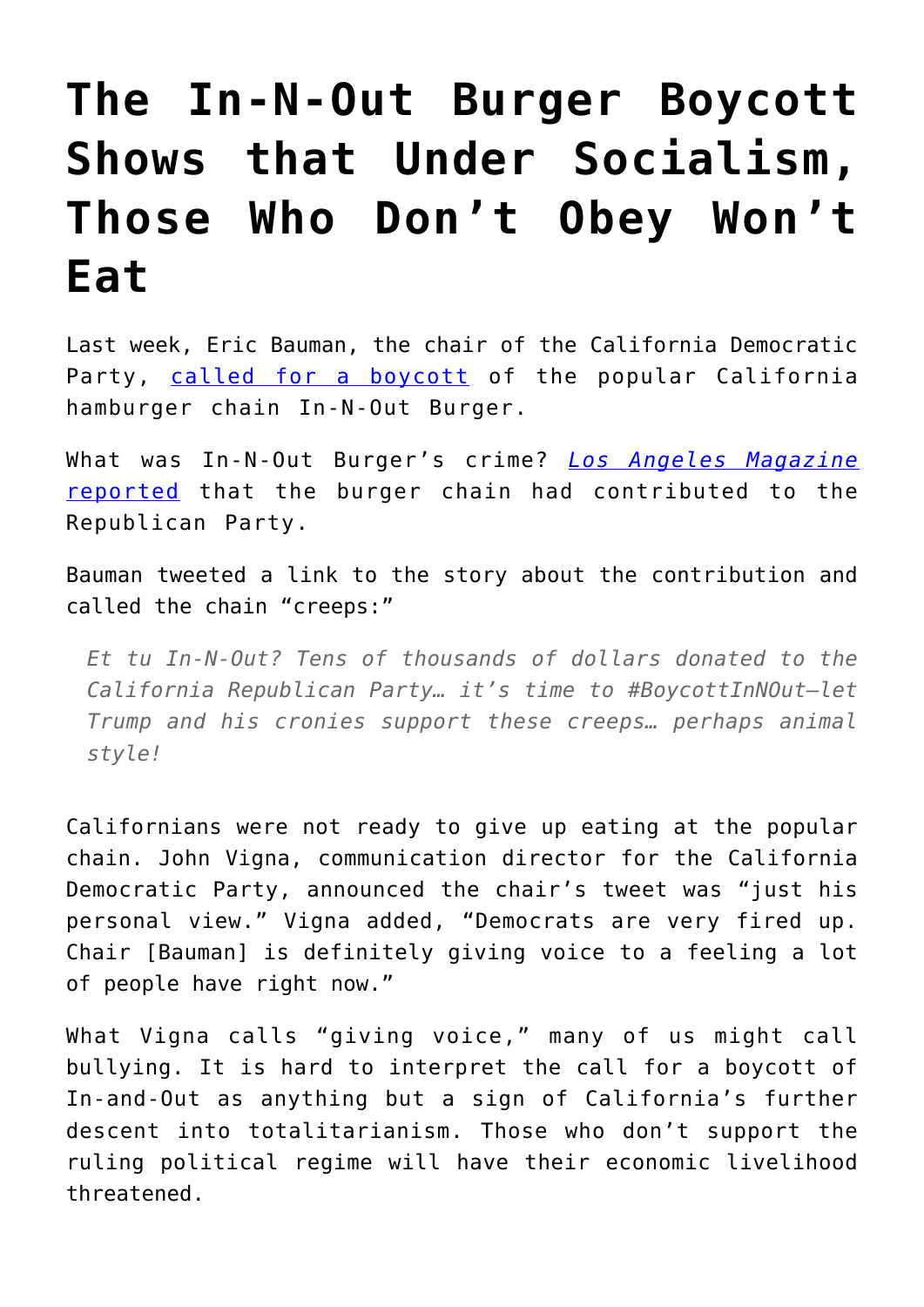Current events and history warn us: A political party demanding loyalty to the party as a condition for doing business is a terrible path to go down.

## **Totalitarians Deploy Economic Threats**

In August, Venezuelan despot [Nicolás Maduro announced](https://www.bloomberg.com/news/articles/2018-08-29/what-s-the-card-of-the-fatherland-a-ticket-to-free-gasoline) that "extraordinary subsidies for gasoline and motor oil will soon be available only to holders of the *Carnet de la Patria*—the Card of the Fatherland."

The Fatherland Card identifies supporters of the regime; everyone else will pay market prices. Without the subsidy, virtually no Venezuelans can purchase gasoline at current market prices.

Food has already been [used as a political weapon](https://www.wsj.com/articles/venezuelas-maduro-clinging-to-power-uses-hunger-as-an-electoral-weapon-1521734622) in Venezuela. Without the Fatherland Card, it is difficult to obtain even meager rations of food. Michael Penfold, a business professor in Caracas, observed, "It is really a very powerful control system. They are going to scale this up as much as they can."

Maduro is simply following the playbook of other totalitarian regimes. Immediately upon obtaining power in 1933, Hitler began to eliminate any opponents, not just Jews. In his book, *[The Third Reich: A History of Nazi Germany](https://smile.amazon.com/Third-Reich-History-Nazi-Germany-ebook/dp/B01CO34OLQ/ref=sr_1_2?ie=UTF8&qid=1536069689&sr=8-2&keywords=The+Third+Reich%3A+A+History+of+Nazi+Germany)*, Professor Thomas Childers covers the 1933 "Law for the Restoration of the Professional Civil Service" which "led to the immediate dismissal of all 'non-Aryans' from state-subsidized theaters, orchestras, museums, schools, and research institutions." Childers continues,

*Jews, at whom the law was aimed, were immediately purged, but even those artists and teachers not directly affected by the Civil Service Law felt the prevailing chill. Many cultural institutions did not wait for the regime to institute*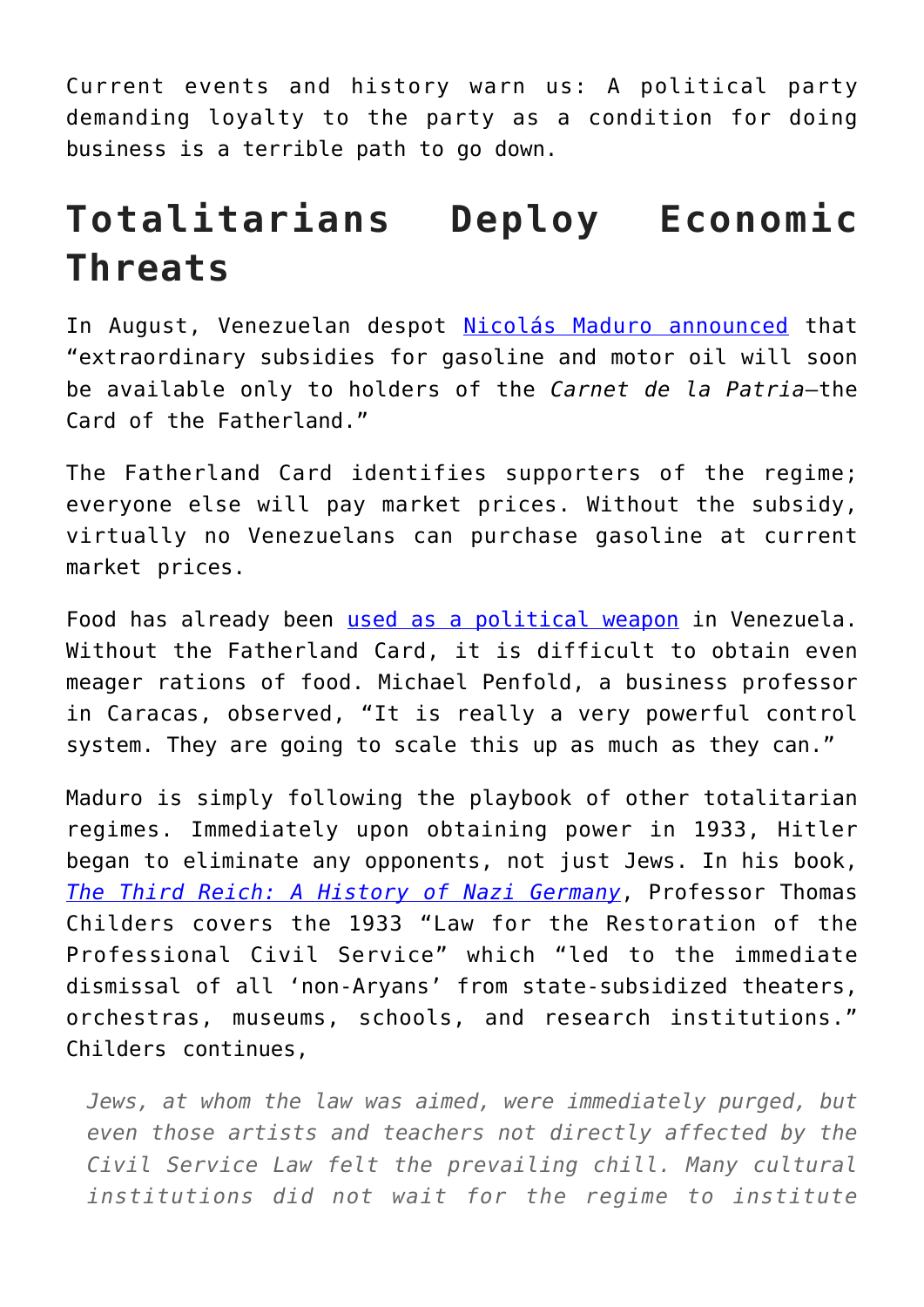*changes; they rushed to "coordinate" themselves, voluntarily expelling anyone the Nazis might consider politically undesirable. Newspaper chiefs and magazine editors, reporters, illustrators, musicians, actors, critics, even librarians were sacked.*

#### Hitler's goal? Opposition in any segment of society was to be eliminated. Childers continues,

*The regime's goal, stated openly and acted upon with unflagging zeal, was nothing less than a complete transformation of German politics, culture, and society, coordinating not only governmental institutions but the media, the churches, schools, social clubs, youth organizations, athletic leagues, and cultural institutions of all sorts. The regime sought to mobilize all elements of society, creating National Socialist organizations for women, girls, boys, teachers, students, lawyers, physicians, craftsmen, workers, each with its own uniform, flag, party badges, and slogans ("Barbers, too, Face Great Tasks!"). No one in the "people's community" was overlooked, and no one could stand outside.*

Childers adds, "Everyone was called on not simply to obey but to believe, to participate."

In 1936, exiled revolutionary Leon Trotsky wrote in his book *[The Revolution Betrayed](https://www.marxists.org/archive/trotsky/1936/revbet/index.htm)*:

*In a country where the sole employer is the state, [opposition] means death by slow starvation. The old principle: "who does not work shall not eat," has been replaced with a new one: "who does not obey shall not eat."*

The California Democratic Party is a long way away from being the sole employer of Californians, but they are already demanding obedience. What will happen if their dream of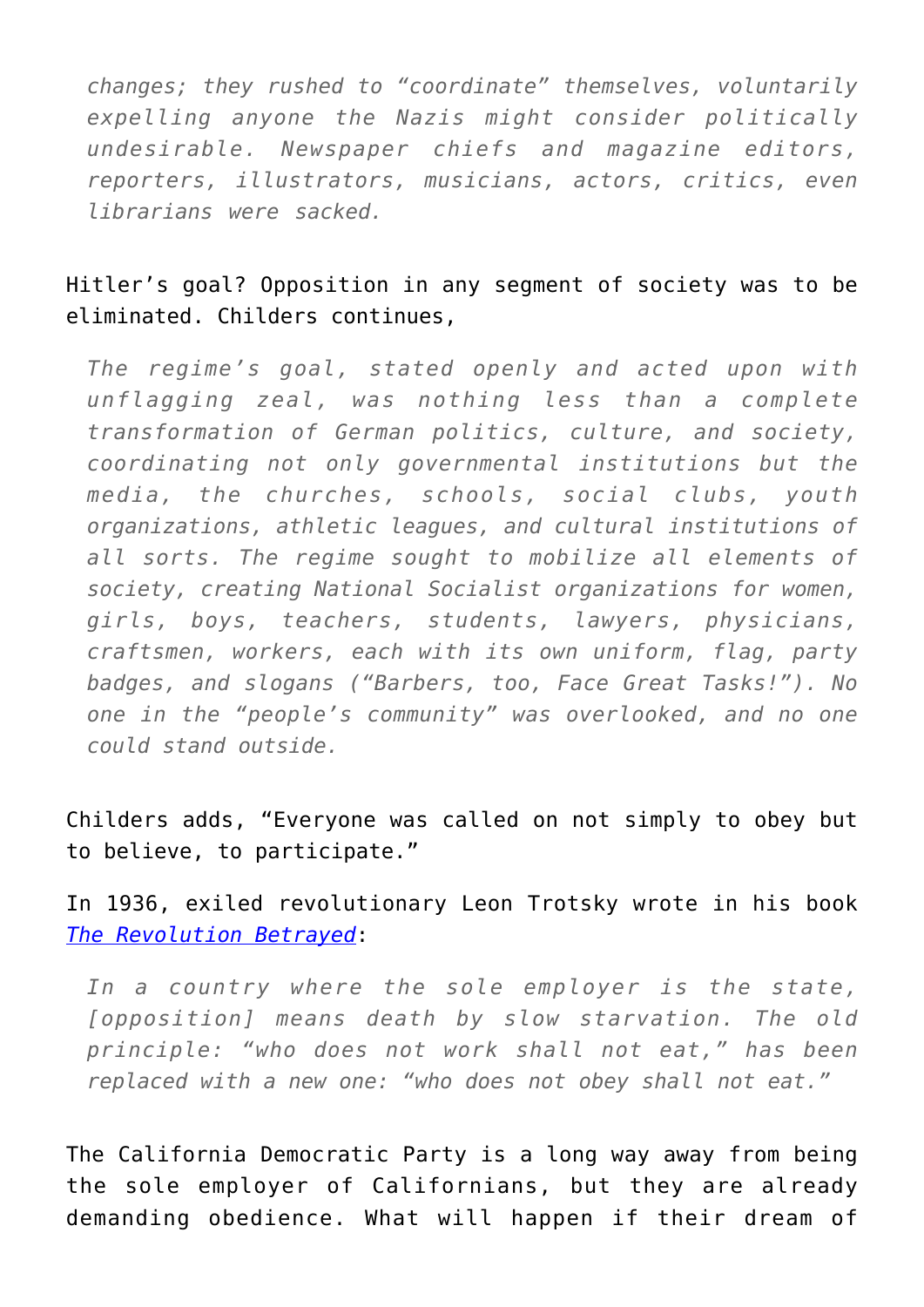expanding the role of government continues to be realized?

### **The Love of Power**

What kind of twisted mindset demands obedience from others? A mindset that loves power.

A few years ago, in an undergraduate principles of economics class, we were discussing Matt Ridley's observation, from his book *[The Rational Optimist](https://smile.amazon.com/Rational-Optimist-How-Prosperity-Evolves/dp/006145205X/ref=tmm_hrd_swatch_0?_encoding=UTF8&qid=1536069848&sr=8-1)*, that we live far better than did French king Louis XIV in the 17th Century. Ridley describes the opulent lifestyle of the Sun King, who "had dinner each night alone. He chose from forty dishes, served on gold and silver plates. It took a staggering 498 people to prepare each meal."

Ridley compared Louis XIV's lifestyle with a contemporary Parisian "earning the median wage, with a working husband and two children."

Consider this: "The cornucopia that greets you as you enter the supermarket dwarfs anything that Louis XIV ever experienced." Ridley continues,

*You may have no chefs, but you can decide on a whim to choose between scores of nearby bistros, or Italian, Chinese, Japanese or Indian restaurants, in each of which a team of skilled chefs is waiting to serve your family at less than an hour's notice. Think of this: never before this generation has the average person been able to afford to have somebody else prepare his meals.* 

#### Ridley continued to explain more of the advantages of modern living:

*You employ no tailor, but you can browse the internet and instantly order from an almost infinite range of excellent, affordable clothes of cotton, silk, linen, wool and nylon*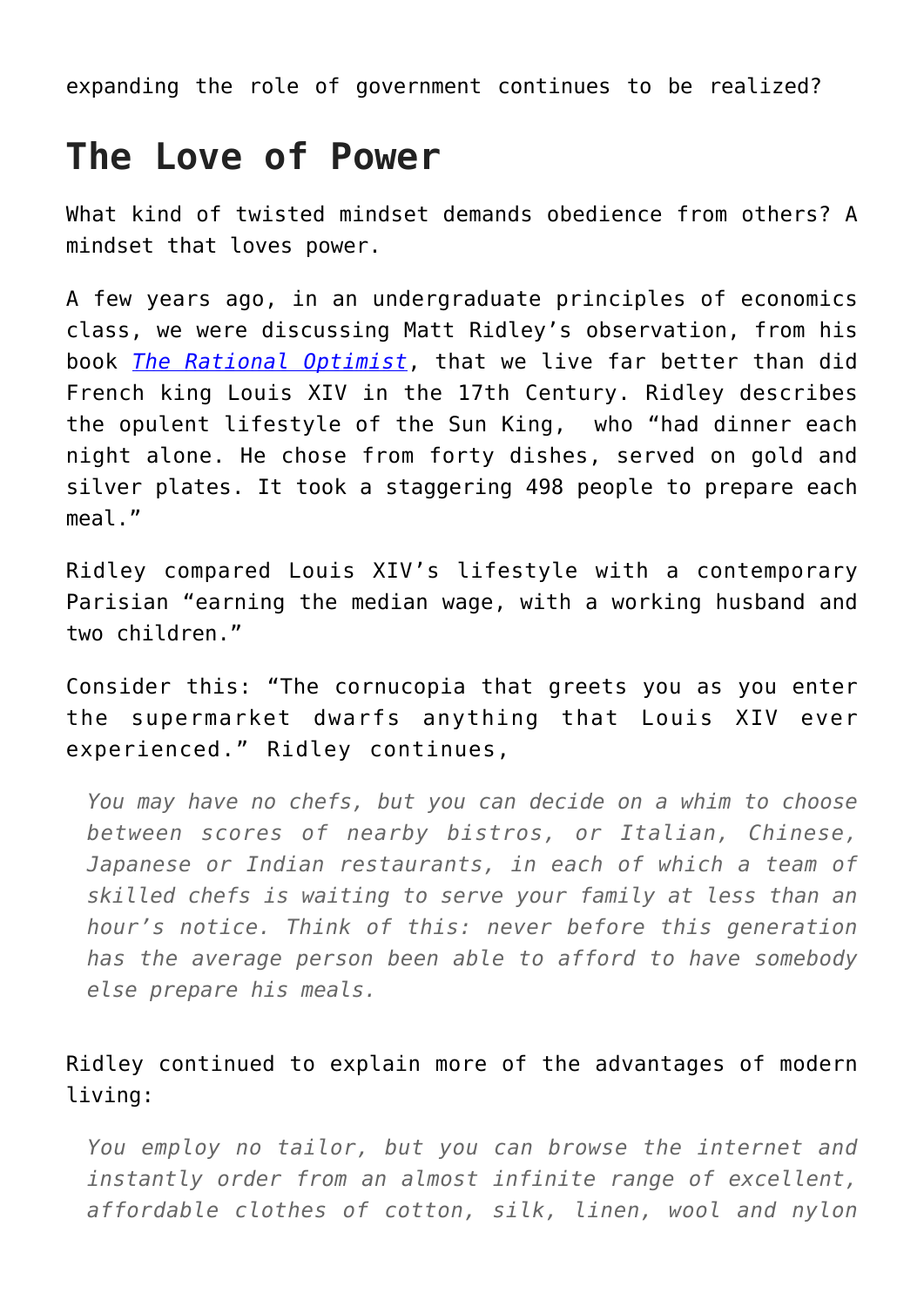*made up for you in factories all over Asia. You have no carriage, but you can buy a ticket which will summon the services of a skilled pilot of a budget airline to fly you to one of hundreds of destinations that Louis never dreamed of seeing. You have no woodcutters to bring you logs for the fire, but the operators of gas rigs in Russia are clamouring to bring you clean central heating. You have no wick-trimming footman, but your light switch gives you the instant and brilliant produce of hardworking people at a grid of distant nuclear power stations. You have no runner to send messages, but even now a repairman is climbing a mobile-phone mast somewhere in the world to make sure it is working properly just in case you need to call that cell. You have no private apothecary, but your local pharmacy supplies you with the handiwork of many thousands of chemists, engineers and logistics experts.*

Ridley's conclusion: The average person living in Paris today has "far more than 498 servants at [their] immediate beck and call."

The clarity of Ridley's thinking transformed some students in the class. Some students were less impressed; others were indifferent.

I was surprised by the ahistorical perspective of those students who did not believe the facts and could not comprehend how far humanity has progressed in the past few centuries. Not surprisingly, these students tended to support a larger role for government. After all, if progress is a given, why not redistribute wealth according to the personal whims of the people.

An even bigger surprise came when one student said he would still rather be Louis XIV than an average person today. "Do you not believe Ridley's facts on progress?" I asked. He responded with a smile, "I do, but I like being able to